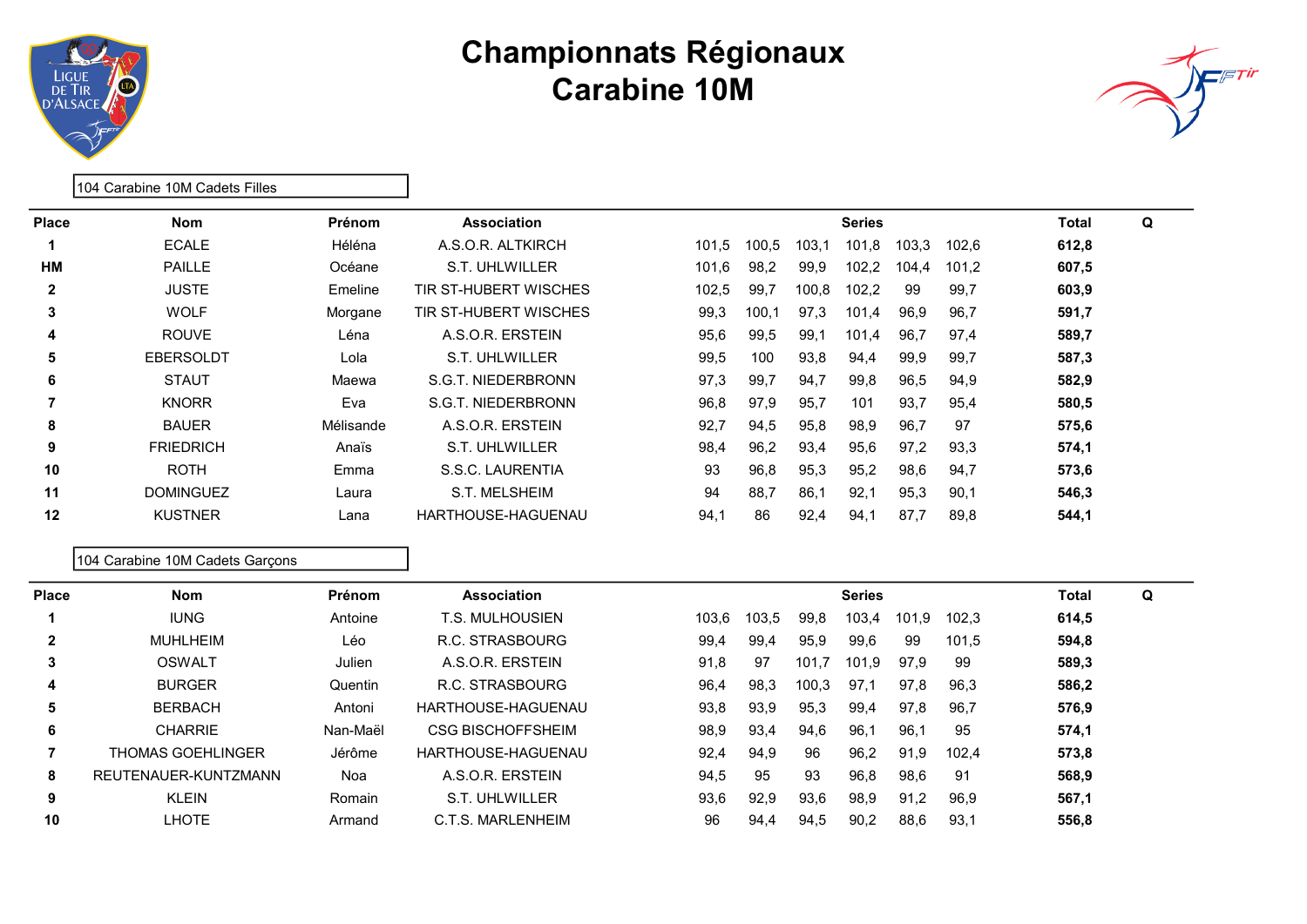



|              | 104 Carabine 10M Cadets Garçons  |           |                            |       |       |          |               |       |       |              |   |
|--------------|----------------------------------|-----------|----------------------------|-------|-------|----------|---------------|-------|-------|--------------|---|
| <b>Place</b> | <b>Nom</b>                       | Prénom    | <b>Association</b>         |       |       |          | <b>Series</b> |       |       | <b>Total</b> | Q |
| 11           | <b>PIERQUIN</b>                  | Gavin     | HARTHOUSE-HAGUENAU         | 92.8  | 97,6  | 94,5     | 92            | 89,9  | 88,5  | 555,3        |   |
| 12           | <b>STAATH</b>                    | Emilien   | S.T. WICKERSHEIM           | 91,5  | 86,5  | 89,3     | 99,9          | 87    | 91,4  | 545,6        |   |
| 13           | <b>MAGASSOUBA</b>                | Rayan     | MARIENTHAL-HAGUENAU        | 94,7  | 91,2  | 90.8     | 86,1          | 84,5  | 87,6  | 534,9        |   |
| 14           | <b>HERT</b>                      | Antoine   | A.S.O.R. ERSTEIN           | 0     | 0     | $\Omega$ | 0             | 0     | 0     | <b>DNS</b>   |   |
|              | 104 Carabine 10M Juniors Filles  |           |                            |       |       |          |               |       |       |              |   |
| <b>Place</b> | <b>Nom</b>                       | Prénom    | <b>Association</b>         |       |       |          | <b>Series</b> |       |       | <b>Total</b> | Q |
| <b>HM</b>    | <b>MULLER</b>                    | Océanne   | HARTHOUSE-HAGUENAU         | 105.6 | 105.7 | 106      | 105           | 105,2 | 105,1 | 632,6        |   |
| <b>HM</b>    | <b>TERRASSON</b>                 | Lisa      | T.S. CHAURAY               | 102,2 | 101.9 | 102      | 102,1         | 102,8 | 105,6 | 616,6        |   |
| 1            | <b>GENG</b>                      | Alexandra | <b>CSG BISCHOFFSHEIM</b>   | 102   | 102,6 | 103      | 102           | 100,2 | 102   | 611,8        |   |
| $\mathbf{2}$ | <b>MALLO</b>                     | Léa       | <b>C.T. SESSENHEIM</b>     | 99    | 99,5  | 98,3     | 97,8          | 91,8  | 96,4  | 582,8        |   |
| 3            | MELLOZZI                         | Sabrina   | S.T. GUNSBACH              | 95,1  | 94    | 96,4     | 100           | 97.7  | 93,9  | 577,1        |   |
| 4            | <b>TOUSSAINT</b>                 | Emmeline  | A.S. RICHWILLER            | 91,6  | 91,8  | 91,7     | 94,5          | 94,2  | 94,7  | 558,5        |   |
| 5            | <b>LAMBOUR</b>                   | Liriel    | AT HOHENFELS DAMBACH       | 91,1  | 92,8  | 94,3     | 90,4          | 90    | 92,9  | 551,5        |   |
|              | 104 Carabine 10M Juniors Garçons |           |                            |       |       |          |               |       |       |              |   |
| <b>Place</b> | <b>Nom</b>                       | Prénom    | <b>Association</b>         |       |       |          | <b>Series</b> |       |       | <b>Total</b> | Q |
|              | <b>SCHWENK</b>                   | Nathan    | S.G.T. NIEDERBRONN         | 103,1 | 104,4 | 101,1    | 102,1         | 102,9 | 102,6 | 616,2        |   |
| $\mathbf{2}$ | <b>RUDY</b>                      | Jules     | <b>ALSATIA KALTENHOUSE</b> | 101,1 | 98,3  | 103,5    | 102,5         | 104.1 | 104,4 | 613,9        |   |
| 3            | <b>CASPAR</b>                    | Simon     | R.C. STRASBOURG            | 101,6 | 102,2 | 102      | 101,6         | 101.8 | 103   | 612,2        |   |
| 4            | <b>GARCIA-FERNANDEZ</b>          | Manuel    | <b>T.S. MULHOUSIEN</b>     | 103,1 | 100   | 102      | 102,3         | 98,3  | 99,9  | 605,6        |   |

5 MARCK Flavien CSG BISCHOFFSHEIM 104,2 102,3 99,8 100,1 99,1 99,5 605 6 HOELTZEL Lucas ALSATIA KALTENHOUSE 98,2 100,9 101,2 101,5 101 101,3 604,1 7 16ERSHEIM Jean CSG BISCHOFFSHEIM 100,3 98,4 101,3 99,9 99,2 100,3 599,4 8 6 KOCHER Dorian S.G.T. NIEDERBRONN 103,6 95,7 98,8 101 97,7 102,2 599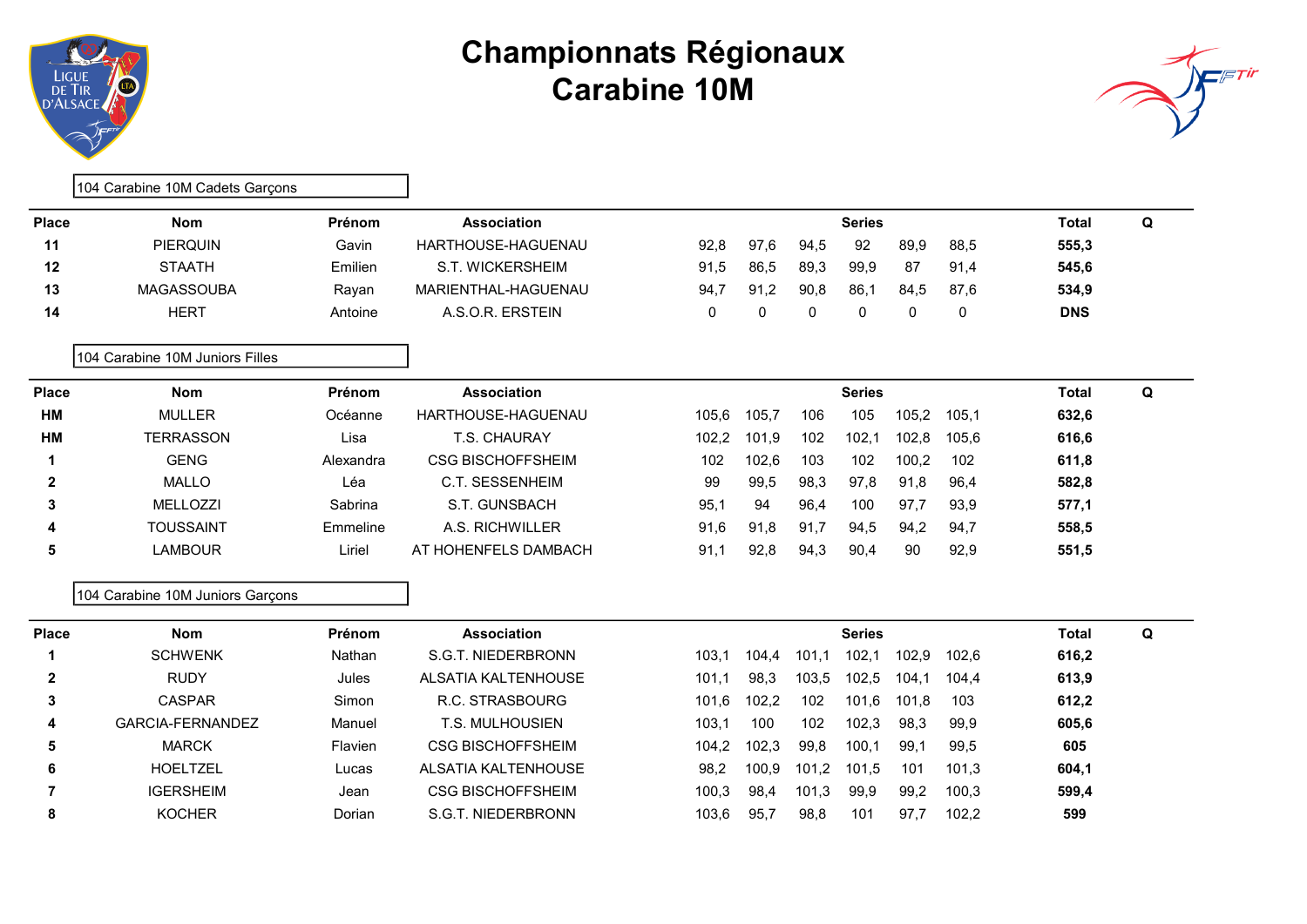



Place Nom Nom Prénom Association Number of Series Series Total Q 9 100,6 99 98,9 100,2 99,5 597,2 10 BALTZER Vincent C.T. LA LICORNE 101,2 93,5 97,7 100,9 99,4 99,6 592,3 11 KELLER Enzo A.S.O.R. ERSTEIN 99,5 95,7 97,6 96,5 96,6 96,4 582,3 HM CON LUX Robin CSG BISCHOFFSHEIM 97 101,2 96,7 96,5 92,6 96,6 580,6 12 MICHEL Léo AT HOHENFELS DAMBACH 95,7 96,2 98,3 92,2 96,2 96,5 575,1 13 GUBIANI Pierre-Alexeï S.T. GUNSBACH 93,5 96,3 89,8 98,1 94,2 92,8 564,7 14 KNOELL Loïc ALSATIA KALTENHOUSE 92,2 92,5 93,2 95,4 96,3 94 563,6 15 MATHIS Franck R.C. STRASBOURG 94,5 90,8 95,2 96,3 91,3 95,1 563,2 16 FRIEDERICH Xavier C.C. ALOYSIA 88,3 93,3 90,7 99,6 91,6 94,7 558,2

104 Carabine 10M Dames 1

104 Carabine 10M Juniors Garçons

| Place        | <b>Nom</b>               | Prénom      | <b>Association</b>      |       |       |       | <b>Series</b> |       |       | Total | Q |  |
|--------------|--------------------------|-------------|-------------------------|-------|-------|-------|---------------|-------|-------|-------|---|--|
| HМ           | <b>GIGON</b>             | Marie-Laure | A.T. PLATEAU MAICHE     | 105,3 | 103,6 | 103,5 | 104           | 106,4 | 105,2 | 628   |   |  |
|              | <b>ROETTELE</b>          | Lisa        | R.C. STRASBOURG         | 99,4  | 103.3 | 103   | 104,7         | 101,9 | 102,2 | 614,5 |   |  |
| $\mathbf{2}$ | <b>MILLIERE</b>          | Julie       | ALSATIA KALTENHOUSE     | 101,9 | 101,4 | 100,9 | 103,3         | 102,8 | 103,9 | 614,2 |   |  |
| 3            | <b>PICARD</b>            | Justine     | R.C. STRASBOURG         | 101,8 | 102,3 | 100,8 | 102,9         | 101,4 | 102,6 | 611,8 |   |  |
| 4            | <b>JUNG</b>              | Pauline     | S.T. UHLWILLER          | 100,7 | 100,1 | 103,3 | 101,4         | 101,7 | 102.1 | 609,3 |   |  |
| 5            | <b>UNGERER</b>           | Mathilde    | ALSATIA KALTENHOUSE     | 98,4  | 100,4 | 99,5  | 102,5         | 101,7 | 96,2  | 598,7 |   |  |
| 6            | <b>ROETTELE</b>          | Lucie       | R.C. STRASBOURG         | 99,3  | 98    | 96,7  | 100,6         | 101,6 | 100,2 | 596,4 |   |  |
|              | <b>AMRAOUI</b>           | Jade        | HARTHOUSE-HAGUENAU      | 99,5  | 99,7  | 99,8  | 97,9          | 99,6  | 98,5  | 595   |   |  |
| 8            | <b>RUHL</b>              | Carole      | S.T. MELSHEIM           | 95,5  | 95,3  | 99,6  | 98,6          | 97.2  | 96.7  | 582,9 |   |  |
| 9            | <b>BUMBIELER</b>         | Claudine    | S.T. SIERENTZ           | 97,1  | 91,7  | 97,8  | 100,7         | 96,5  | 98,9  | 582,7 |   |  |
| 10           | <b>CLADEN</b>            | Nathalie    | <b>CERCLE ST-ULRICH</b> | 100,2 | 92,6  | 99,3  | 96,1          | 96,2  | 92,9  | 577,3 |   |  |
| 11           | <b>VIEIRA DE ALMEIDA</b> | Sabrina     | HARTHOUSE-HAGUENAU      | 95,9  | 95    | 97,3  | 94,4          | 98,7  | 95,3  | 576,6 |   |  |
| 12           | <b>DAULL</b>             | Célia       | S.T. UHLWILLER          | 97,6  | 97,5  | 94,2  | 95,1          | 96    | 96,1  | 576,5 |   |  |
| 13           | THALGOTT                 | Pauline     | A.S.O.R. ERSTEIN        | 95,7  | 98,6  | 95,3  | 93,4          | 98,7  | 92,6  | 574,3 |   |  |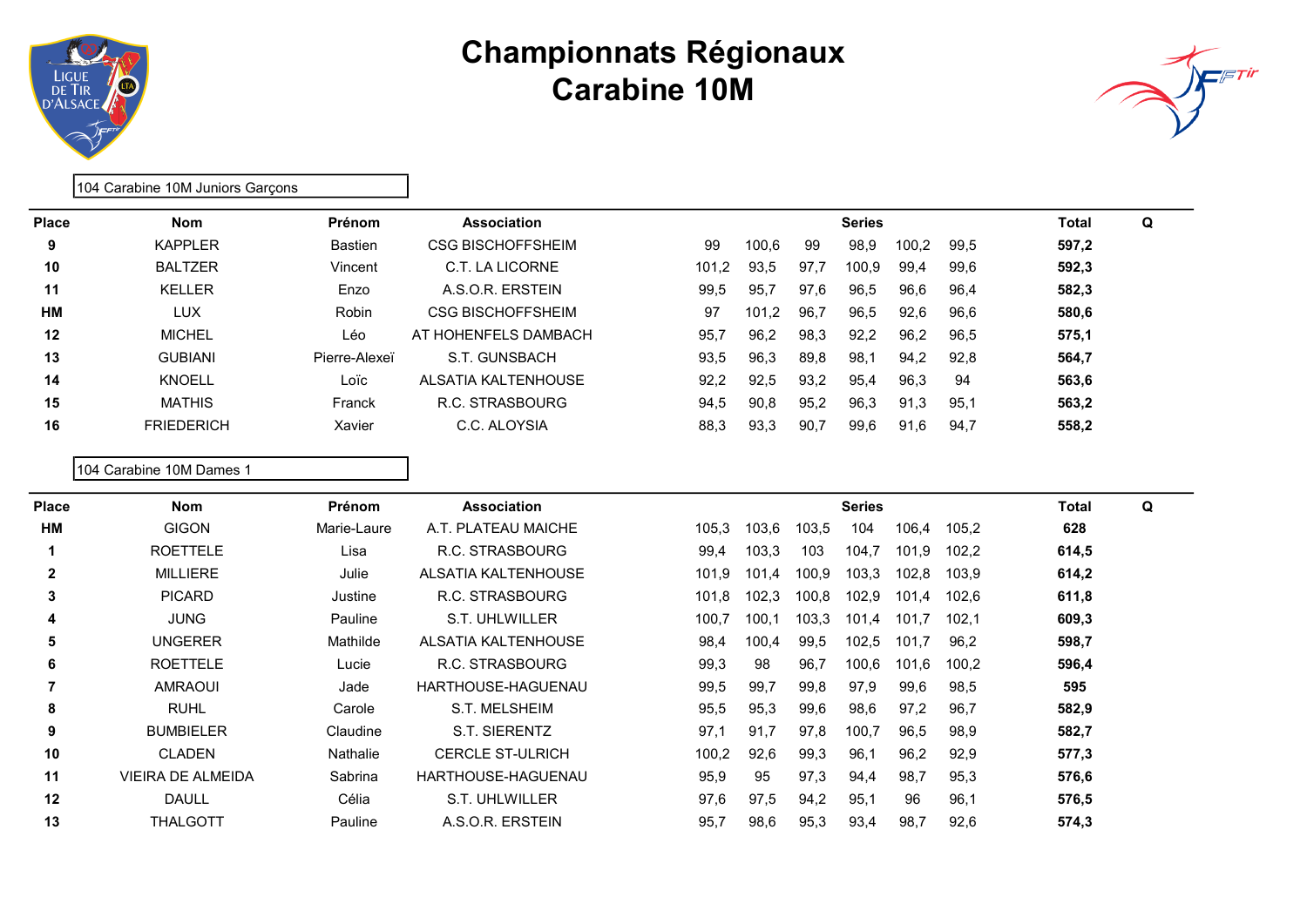



|                | 104 Carabine 10M Dames 1 |            |                              |      |      |       |               |       |             |              |   |
|----------------|--------------------------|------------|------------------------------|------|------|-------|---------------|-------|-------------|--------------|---|
| <b>Place</b>   | <b>Nom</b>               | Prénom     | <b>Association</b>           |      |      |       | <b>Series</b> |       |             | <b>Total</b> | Q |
| 14             | <b>JOLIVET</b>           | Isabelle   | <b>ALSATIA KALTENHOUSE</b>   | 95   | 97,3 | 94,2  | 95,5          | 91,2  | 93,2        | 566,4        |   |
| 15             | <b>DE SOUSA</b>          | Aurélie    | A.S.O.R. ALTKIRCH            | 90,6 | 90,2 | 93,2  | 88,6          | 93,8  | 92          | 548,4        |   |
| 16             | <b>GASSER</b>            | Anne       | AMITIE LINGOLSHEIM           | 0    | 0    | 0     | 0             | 0     | 0           | <b>DNS</b>   |   |
| 16             | <b>BATO</b>              | Valériane  | <b>CERCLE ST-ULRICH</b>      | 0    | 0    | 0     | 0             | 0     | $\mathbf 0$ | <b>DNS</b>   |   |
| 16             | <b>WOLFF</b>             | Nadine     | ALSATIA KALTENHOUSE          | 0    | 0    | 0     | 0             | 0     | 0           | <b>DNS</b>   |   |
|                | 104 Carabine 10M Dames 2 |            |                              |      |      |       |               |       |             |              |   |
| <b>Place</b>   | <b>Nom</b>               | Prénom     | <b>Association</b>           |      |      |       | <b>Series</b> |       |             | <b>Total</b> | Q |
| 1              | <b>HUCHELMANN</b>        | Frédérique | R.C. STRASBOURG              | 101  | 103  | 99,9  | 101,9         | 101,4 | 101,3       | 608,5        |   |
| 2              | <b>OTTMANN</b>           | Tania      | <b>ALSATIA KALTENHOUSE</b>   | 93,8 | 96,5 | 100.4 | 101,4         | 100,2 | 101,3       | 593,6        |   |
| 3              | <b>MEYER BRENNER</b>     | Elisabeth  | <b>CSG BISCHOFFSHEIM</b>     | 97,1 | 93,5 | 101,8 | 95,2          | 99,8  | 98,3        | 585,7        |   |
| 4              | <b>GRAVELINE</b>         | Régine     | C.T. SAINT-ETIENNE           | 94,9 | 99,4 | 97,3  | 96,2          | 96,5  | 100         | 584,3        |   |
| HM             | <b>LOBSTEIN</b>          | Régine     | <b>CSG BISCHOFFSHEIM</b>     | 95,4 | 97,7 | 99,8  | 94,4          | 99    | 97,9        | 584,2        |   |
| 5              | PERRARD                  | Véronique  | R.C. STRASBOURG              | 97,4 | 95,5 | 98,3  | 96,2          | 99,2  | 95,4        | 582          |   |
| 6              | <b>WOLF</b>              | Nadège     | <b>TIR ST-HUBERT WISCHES</b> | 94,5 | 94,6 | 96,5  | 99,1          | 95,9  | 98,6        | 579,2        |   |
| $\overline{7}$ | VAPAILLE                 | Odile      | R.C. STRASBOURG              | 98,9 | 95,8 | 97,3  | 95,9          | 92,7  | 94,5        | 575,1        |   |
| 8              | <b>FRECHARD</b>          | Jacqueline | <b>CSG BISCHOFFSHEIM</b>     | 89,3 | 93,9 | 93,6  | 98,1          | 97    | 98,2        | 570,1        |   |
| 9              | <b>DIDIER</b>            | Astride    | <b>TIR PIEMONT</b>           | 80,7 | 97,5 | 95,2  | 97,2          | 97,8  | 98,1        | 566,5        |   |
| 10             | <b>PFISTER</b>           | Corinne    | S.T. SIERENTZ                | 97,8 | 89,7 | 89,9  | 97,1          | 91    | 95          | 560,5        |   |
| 11             | <b>ANDRES</b>            | Nathalie   | A.S.O.R. ERSTEIN             | 88,9 | 82,2 | 91,8  | 92,2          | 91,7  | 90          | 536,8        |   |
| 12             | <b>SONNTAG</b>           | Sylvie     | A.S.O.R. ERSTEIN             | 89,4 | 86.6 | 93,3  | 89,9          | 88    | 86          | 533,2        |   |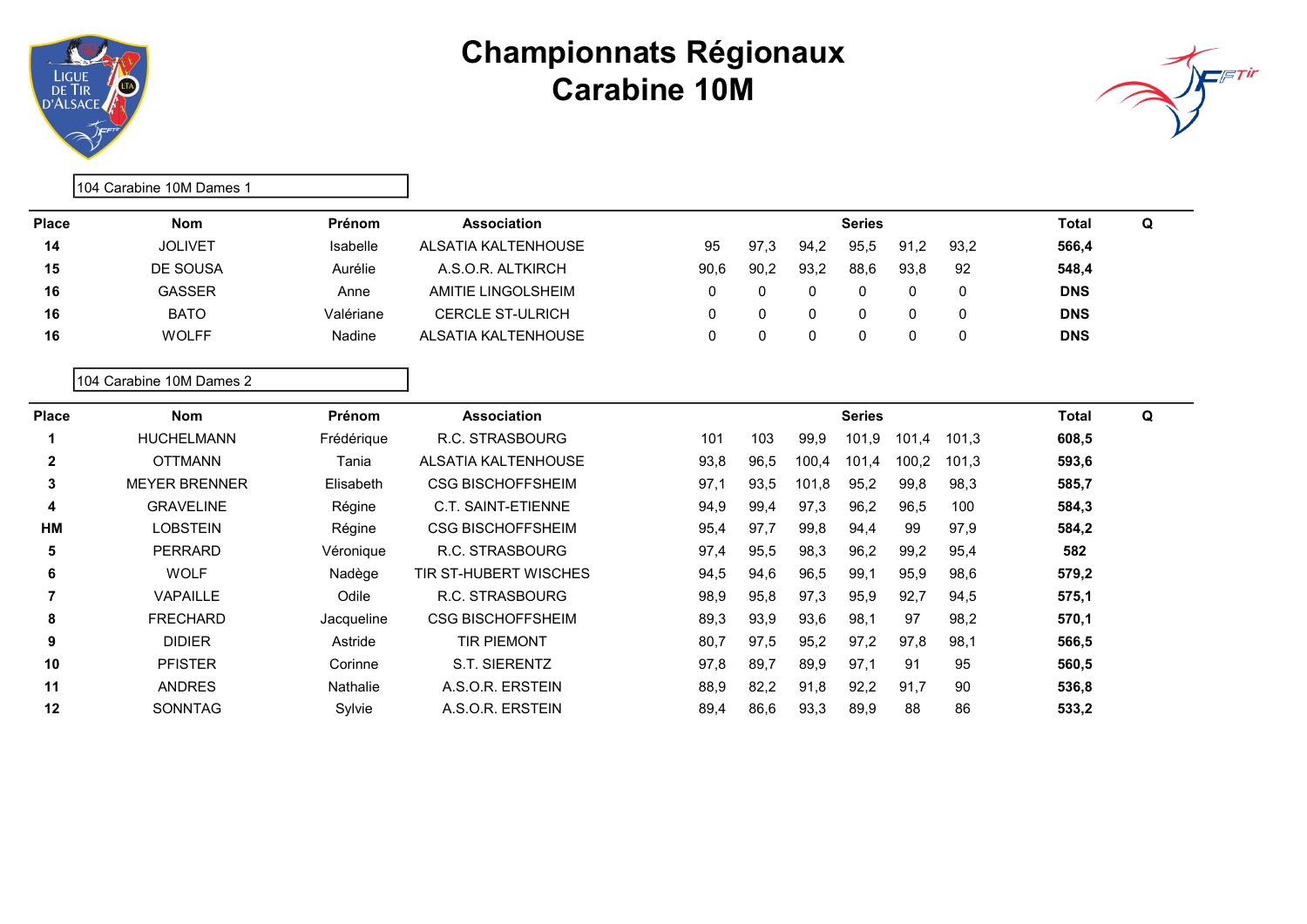



104 Carabine 10M Dames 3 Place Nom Nom Prénom Association Number of Series Series Total Q 1 JOHANN Gaby S.T. SIERENTZ 97,8 93,3 93 95,5 0 0 379,6 2 NJIKE Elizabeth-Ann T.S. MULHOUSIEN 91,6 84,8 80,9 85,9 0 0 343,2 104 Carabine 10M Seniors 1 Place Nom Nom Prénom Association Number of Series Series Total Q 1 GAVOILLE Mickaël R.C. STRASBOURG 101,5 100 101,9 105,5 103,5 102,7 615,1 2 GENG Bertrand CSG BISCHOFFSHEIM 103,1 101,9 101,1 102,4 101,6 103,5 613,6 3 LEONHARD Maximilien S.G.T. NIEDERBRONN 100,7 100,8 102,8 102,2 105,6 100,9 613 **HM** DEBENNE Thomas S.M.T. VENDOME 99 105,1 102,7 103,9 97,7 104 612,4 3 LAUGEL Maxime S.T. MELSHEIM 99,5 102 104,5 104 99,9 102,2 612,1 4 SEITZ Patrick S.G.T. NIEDERBRONN 102,8 99,8 100 101 102,7 103,7 610 5 STAUT Joël S.G.T. NIEDERBRONN 99,1 99,9 103,5 104,6 102,6 99,3 609 6 ZINDY Florian S.T. ESCHENTZWILLER 97,1 101,6 102,3 103,1 102,7 100,6 607,4 HM PICHARD Clément JSVPO SECTION TIR 102,7 100,5 101,8 100,5 99,1 102,2 606,8 7 101,2 102,2 100,3 96,4 102,5 104,1 606,7 8 GLADYSZ Aurélien R.C. STRASBOURG 102,8 99,1 100,1 100,6 101,5 102,6 606,7 9 LEPAGE Jérémy HARTHOUSE-HAGUENAU 97,9 101,5 101,2 101,5 100,9 102,3 605,3 10 BERTRAND Joris A.T. KINGERSHEIM 100,9 105,2 100,1 100 101,4 97,3 604,9 11 APPELSHAUSER Merlin R.C. STRASBOURG 100 97,4 98,7 100,4 101,8 103,5 601,8 12 OBRECHT Quentin A.S.O.R. ERSTEIN 97,6 98,9 99,3 97,6 101,8 101,5 596,7 13 ROETTELE Thibaut R.C. STRASBOURG 97,6 102,8 96,3 99,1 97,6 100,8 594,2 14 GENG Christophe CSG BISCHOFFSHEIM 96.1 97.3 99.4 99.5 100.9 100.2 593.4 15 BALD Yann ALSATIA KALTENHOUSE 98,9 100 97,5 98,1 101 95,8 591,3 16 NIGRO HAEGELIN Gautier A.I.S.L. ORSCHWIHR 96,2 97,6 95,5 98,3 98,5 100,3 586,4 17 BECKER Laurent CSG BISCHOFFSHEIM 95,2 99,7 94,8 97,9 98,8 99,7 586,1 18 METZ Arnaud S.T. MELSHEIM 96 98,8 98 94,1 96,9 97,6 581,4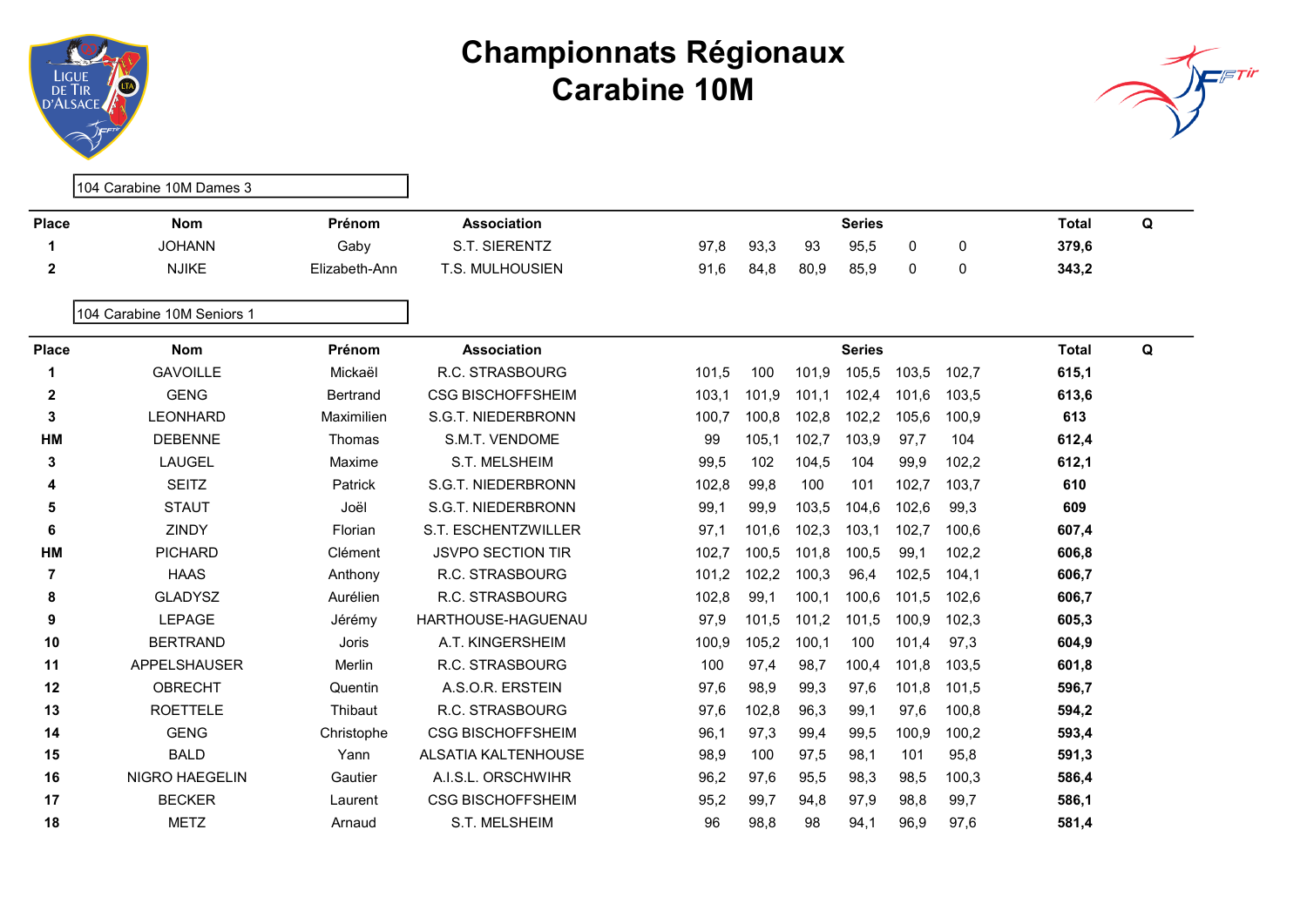



|                | 104 Carabine 10M Seniors 1 |            |                           |       |       |              |               |       |          |              |   |
|----------------|----------------------------|------------|---------------------------|-------|-------|--------------|---------------|-------|----------|--------------|---|
| <b>Place</b>   | <b>Nom</b>                 | Prénom     | <b>Association</b>        |       |       |              | <b>Series</b> |       |          | <b>Total</b> | Q |
| 19             | <b>SORET</b>               | Mikaël     | <b>C.T. SAINT-ETIENNE</b> | 96    | 96,5  | 95,9         | 97,4          | 99,7  | 92,9     | 578,4        |   |
| 20             | DI MARZO                   | Lorenzo    | S.T. RIEDISHEIM           | 94,8  | 97,8  | 97           | 95,3          | 95,4  | 97       | 577,3        |   |
| 21             | <b>RISSE</b>               | Charly     | C.T. SAINT-ETIENNE        | 93,7  | 95,4  | 96,9         | 95,3          | 93,9  | 95,4     | 570,6        |   |
| 22             | CLUZEAU                    | Philippe   | A.S.O.R. ERSTEIN          | 0     | 0     | 0            | 0             | 0     | 0        | <b>DNS</b>   |   |
| 22             | <b>NAAS</b>                | Raphaël    | ALSATIA KALTENHOUSE       | 0     | 0     | $\mathbf{0}$ | 0             | 0     | $\Omega$ | <b>DNS</b>   |   |
|                | 104 Carabine 10M Seniors 2 |            |                           |       |       |              |               |       |          |              |   |
| <b>Place</b>   | <b>Nom</b>                 | Prénom     | <b>Association</b>        |       |       |              | <b>Series</b> |       |          | <b>Total</b> | Q |
| 1              | <b>MATHIS</b>              | Rémi       | R.C. STRASBOURG           | 101.4 | 105,7 | 104,2        | 105           | 102,5 | 104,9    | 623,7        |   |
| $\mathbf{2}$   | <b>MABBOUDI</b>            | Eric       | R.C. STRASBOURG           | 103,3 | 104,6 | 102,2        | 103,7         | 103,6 | 101,2    | 618,6        |   |
| 3              | <b>BOISARD</b>             | Olivier    | <b>CSG BISCHOFFSHEIM</b>  | 102,1 | 100,1 | 102,8        | 101,3         | 101,1 | 101,8    | 609,2        |   |
| HM             | <b>PAILLE</b>              | Philippe   | S.T. UHLWILLER            | 97,1  | 98    | 97,3         | 96,8          | 96,4  | 99,8     | 585,4        |   |
| 4              | <b>OTT</b>                 | Sylvain    | <b>CSG BISCHOFFSHEIM</b>  | 95    | 97,3  | 100,8        | 99,2          | 96,6  | 95,7     | 584,6        |   |
| 5              | <b>BRENDLE</b>             | Alain      | C.T. SAINT-ETIENNE        | 97,3  | 95,8  | 98,8         | 98,6          | 97,5  | 94,2     | 582,2        |   |
| 6              | <b>OBRECHT</b>             | Vincent    | A.S.O.R. ERSTEIN          | 94,2  | 96,6  | 101          | 94,7          | 94,8  | 100,2    | 581,5        |   |
| $\overline{7}$ | <b>LOEFFLER</b>            | Eric       | <b>CSG BISCHOFFSHEIM</b>  | 100,3 | 95,4  | 94           | 99,5          | 98,6  | 93,7     | 581,5        |   |
| 8              | <b>SCHOEPF</b>             | Pascal     | A.S.O.R. ERSTEIN          | 99,3  | 95,7  | 98,9         | 90,8          | 98,8  | 94,8     | 578,3        |   |
| 9              | ALLMENDINGER               | Eric       | <b>TIR PIEMONT</b>        | 99,2  | 94,4  | 96,4         | 95,1          | 94    | 95,9     | 575          |   |
| 10             | <b>KRUMM</b>               | Freddy     | S.G.T. NIEDERBRONN        | 95,5  | 96,7  | 94,1         | 94,9          | 95,4  | 94,9     | 571,5        |   |
| 11             | <b>BECKER</b>              | Christophe | A.S.O.R. ALTKIRCH         | 94,6  | 92,1  | 98           | 96            | 96,2  | 93,2     | 570,1        |   |
| 12             | <b>DIEBOLT</b>             | Didier     | S.T. WICKERSHEIM          | 86,7  | 101,3 | 97,6         | 94,2          | 92,9  | 96,1     | 568,8        |   |
| 13             | <b>THALGOTT</b>            | Thierry    | A.S.O.R. ERSTEIN          | 96,7  | 98,5  | 85,9         | 93,2          | 94,6  | 95,7     | 564,6        |   |
| 14             | <b>WURTZ</b>               | Pierre     | S.T. UHLWILLER            | 92,1  | 98,7  | 92,9         | 89,4          | 89    | 88,1     | 550,2        |   |
| 15             | <b>HERR</b>                | Claude     | <b>ST HARTMANNSWILLER</b> | 84,9  | 89,5  | 93,5         | 90,7          | 92,4  | 96,5     | 547,5        |   |
| 16             | <b>MEYER</b>               | Jérôme     | R.C. STRASBOURG           | 91,4  | 85,9  | 89           | 94            | 90,5  | 90,8     | 541,6        |   |
| 17             | <b>VOELKER</b>             | Jean-Marie | A.I.S.L. ORSCHWIHR        | 85,8  | 91.7  | 91,2         | 83.7          | 91,3  | 88,8     | 532,5        |   |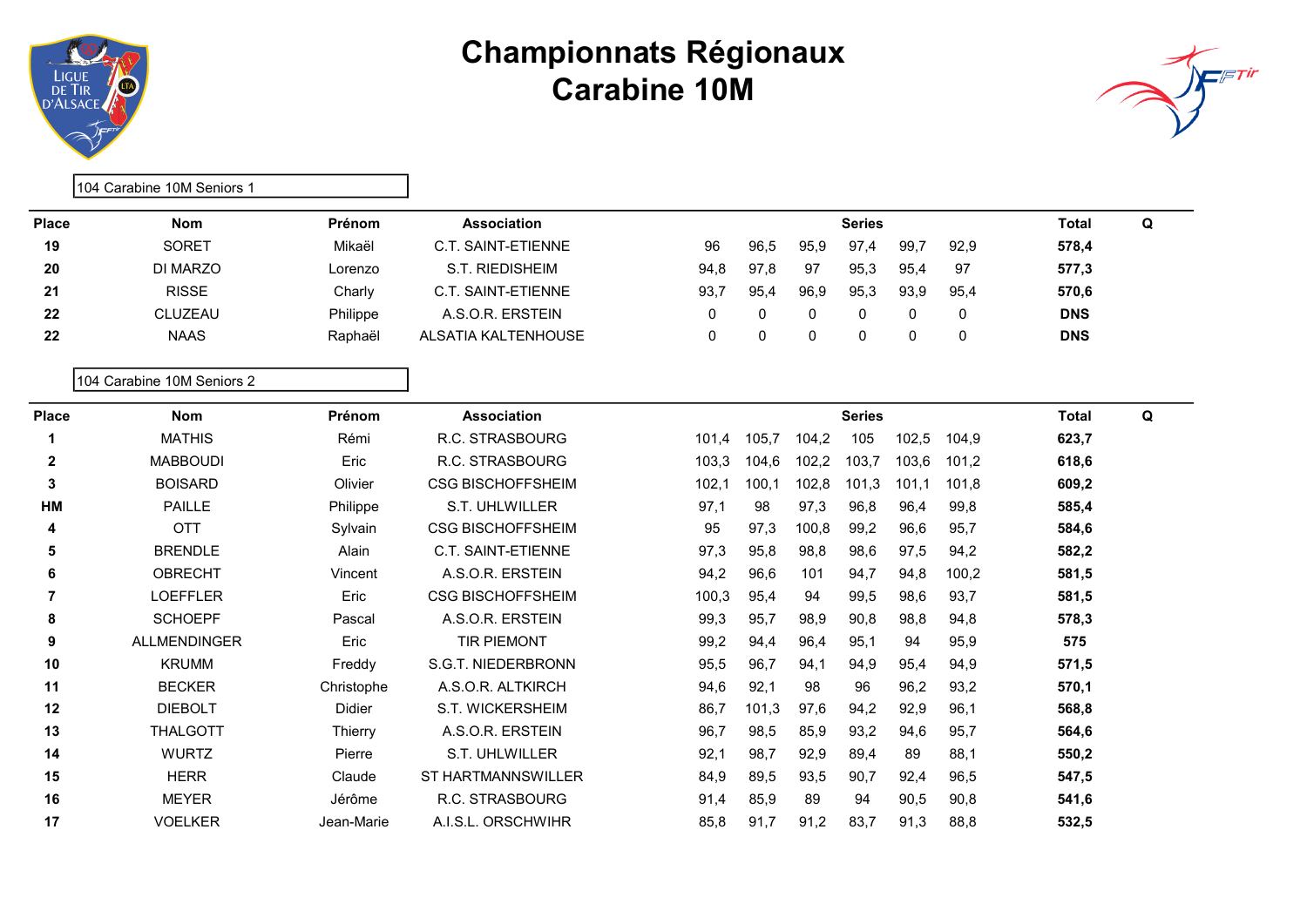



|              | 104 Carabine 10M Seniors 3              |              |                           |       |       |       |               |       |       |              |   |
|--------------|-----------------------------------------|--------------|---------------------------|-------|-------|-------|---------------|-------|-------|--------------|---|
| <b>Place</b> | <b>Nom</b>                              | Prénom       | <b>Association</b>        |       |       |       | <b>Series</b> |       |       | <b>Total</b> | Q |
|              | <b>JAEGER</b>                           | Marc         | <b>AMITIE LINGOLSHEIM</b> | 99,7  | 103,3 | 100,7 | 100,3         | 98,6  | 99,7  | 602,3        |   |
| $\mathbf{2}$ | <b>SCHUELLER</b>                        | Pascal       | R.C. STRASBOURG           | 96,6  | 97    | 97,4  | 98,4          | 96,9  | 100,4 | 586,7        |   |
| 3            | <b>JEANNINGROS</b>                      | Christophe   | R.C. STRASBOURG           | 100,5 | 96,8  | 94,4  | 97            | 99,5  | 97,2  | 585,4        |   |
| 4            | <b>SCHEUER</b>                          | Christian    | <b>AMITIE LINGOLSHEIM</b> | 95,2  | 99,7  | 95,5  | 99,7          | 94    | 99,2  | 583,3        |   |
| 5            | <b>DIEBOLT</b>                          | Michel       | <b>CSG BISCHOFFSHEIM</b>  | 96,8  | 91,9  | 98,3  | 97,1          | 97,8  | 98,3  | 580,2        |   |
| 6            | <b>FRITSCH</b>                          | Martin       | <b>CSG BISCHOFFSHEIM</b>  | 99,8  | 94,2  | 93,3  | 91,5          | 100,4 | 99,8  | 579          |   |
| 7            | <b>GAVOILLE</b>                         | <b>Bruno</b> | <b>AMITIE LINGOLSHEIM</b> | 92,4  | 95,3  | 96,4  | 97,3          | 97,4  | 98.1  | 576,9        |   |
| HM           | <b>GREDER</b>                           | Christian    | <b>S.T. SIERENTZ</b>      | 96,6  | 92,8  | 95,9  | 91,4          | 95,7  | 94,4  | 566,8        |   |
| 8            | <b>MUNSCH</b>                           | Jean-Marc    | A.S.E. STRASBOURG         | 96,1  | 93    | 96.2  | 90.7          | 93,4  | 92,6  | 562          |   |
| 9            | <b>SIEGEL</b>                           | Philippe     | A.I.S.L. ORSCHWIHR        | 92,1  | 92,3  | 95,1  | 89,4          | 93,5  | 95,3  | 557,7        |   |
| 10           | <b>HISLER</b>                           | François     | A.S.E. COLMAR             | 95,4  | 90,4  | 97,2  | 85,4          | 94,3  | 92,7  | 555,4        |   |
| 11           | <b>JABLKOWSKI</b>                       | Jean-Jacques | <b>TIR PIEMONT</b>        | 87,9  | 87,6  | 89,7  | 90,2          | 91,4  | 86,2  | 533          |   |
|              | 174 Hp - R4 Car. 10M Debout Potence SH2 |              |                           |       |       |       |               |       |       |              |   |
| <b>Place</b> | <b>Nom</b>                              | Prénom       | <b>Association</b>        |       |       |       | <b>Series</b> |       |       | <b>Total</b> | Q |
| 1            | <b>KUHN</b>                             | Michel       | A.S.O.R ERSTEIN           | 102,3 | 103,1 | 102,9 | 102,3         | 103,3 | 103,2 | 617,1        |   |
|              | 174 Hp - R5 Car. 10M Couché Potence SH2 |              |                           |       |       |       |               |       |       |              |   |
| <b>Place</b> | <b>Nom</b>                              | Prénom       | Association               |       |       |       | <b>Series</b> |       |       | <b>Total</b> | Q |
|              | <b>KUHN</b>                             | Michel       | A.S.O.R ERSTEIN           | 104,9 | 105,2 | 102,8 | 104,6         | 103,9 | 104   | 625,4        |   |